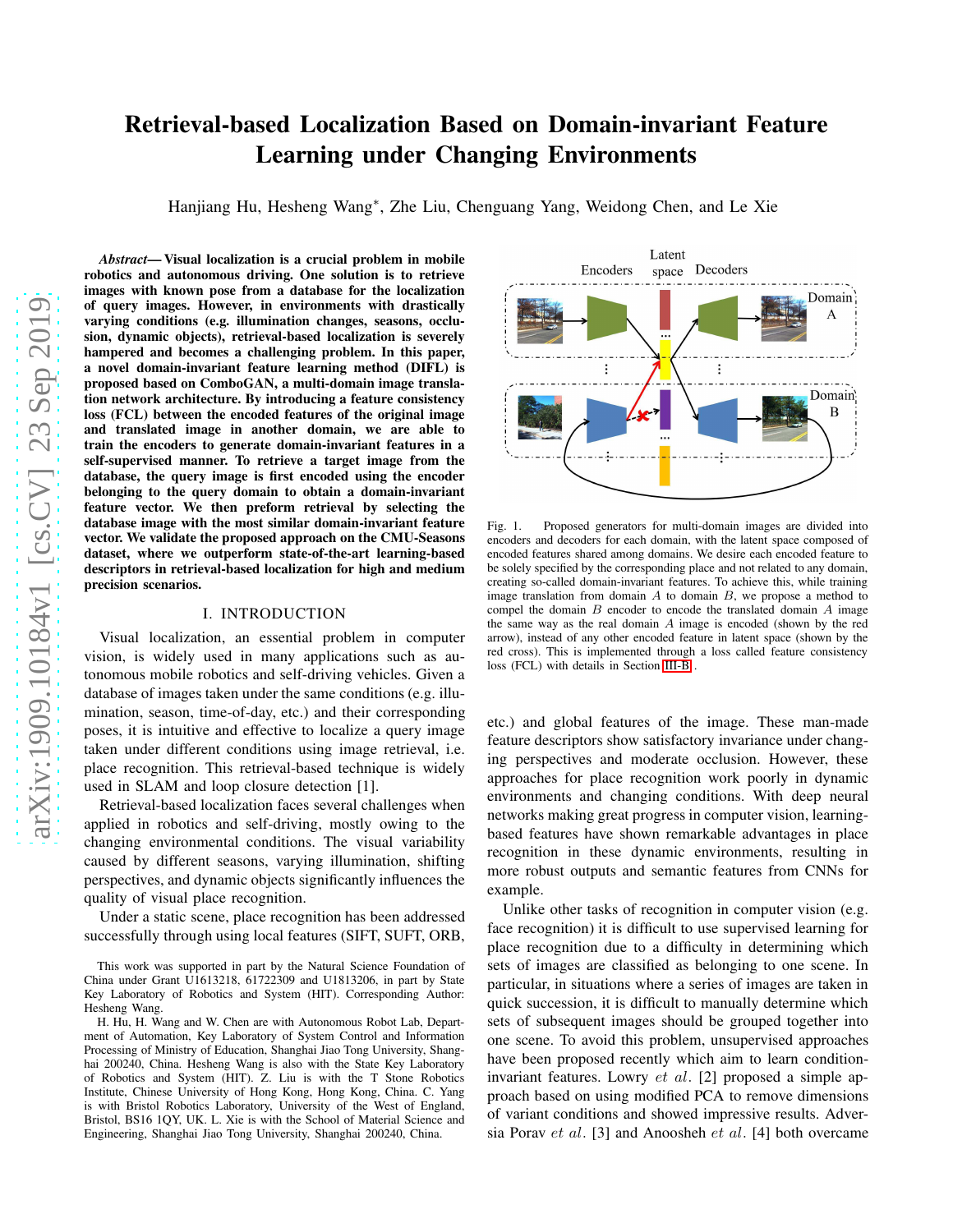condition variance through image translation. Yin et al. [5] proposed to separate condition-invariant features from extracted features using a CNN. In this work we propose a completely learning-based approach based on ComboGAN [6] to directly extract domain-invariant features with the generator training method illustrated in Figure [1.](#page-0-0) We outperform the state-of-the-art learning-based approach NetVLAD [7], especially when foliage is present. In summary, our work makes the following contributions:

- We introduce a retrieval-based localization approach using domain-invariant features based on ComboGAN and propose a novel feature consistency loss for place recognition instead of just image-to-image translation among different domains.
- We validate the effectiveness of DIFL and FCL through experimental comparison on the urban part of the CMU-Seasons dataset.
- We show that our approach outperforms the state-ofthe-art learning-based approach NetVLAD [7] in high and medium precision regimes on the complete CMU-Seasons dataset.

The rest of this paper is structured as follows. Section [II](#page-1-0) analyzes the related work in feature representation and place recognition. Section [III](#page-2-1) introduces the proposed method. Section [IV](#page-3-0) presents the experimental results. Finally, in Section [V](#page-5-0) we draw our conclusions and present some suggestions for future work.

## II. RELATED WORK

# <span id="page-1-0"></span>*A. Image Translation*

In recent years, the generative adversarial network (GAN) has garnered significant attention due to its impressive results as a generative model. It is a common problem to translate images from domain  $A$  to domain  $B$  in computer vision tasks (e.g. style transfer, etc.) Isola et al. [8] proposed the first GAN-based approach for image to image translation, where the generator generates images from the properties of exiting images instead of from samples of feature vector distributions like classic GAN frameworks [9]. However, it is a supervised learning framework that requires manually labeled image pairs.

CycleGAN [10], introduced by Zhu et al., utilizes the GAN framework in an unsupervised manner, without any alignment of image pairs. CycleGAN is composed of two pairs of networks,  $(G, DA)$  and  $(F, DB)$ . The generators G and  $F$  translate from domain  $A$  to  $B$  and  $B$  to  $A$  respectively, while the discriminators  $DA$  and  $DB$  are able to distinguish real images a and b from translated images  $F(a)$  and  $G(b)$ respectively. It consists of both an adversarial loss and a cycle consistency loss while training.

Many works based on CycleGAN are proposed, e.g. Liu et al. [11] implemented the CycleGAN architecture together with a variational-autoencoder loss on the shared latent space to improve the image translation. But both [10] and [11] only work for two domains per training process, which is not suitable for outdoor place recognition tasks. StarGAN [12]

is another unsupervised image-translation approach, which uses one generator and discriminator for all domains instead of multiple generators and discriminators as in CycleGAN. It solved the difficulty of multi-domains translation but was limited to the facial recognition application, where all the domains were distributed around one specific category with slight variance.

ComboGAN, proposed in [6], extended CycleGAN to multiple domains but retains the framework of multiple generators and discriminators. It presents promising results for image-translation. Huang et al. proposed MUNIT [13], which implements multi-modal image translation without deterministic domains or modes, showing impressive disentanglement of content and style.

#### *B. Place Recognition and Localization*

Place recognition deals with finding the most similar database image for a query image, which can be regarded as the image retrieval for localization task. In loop closure detection in SLAM, the early methods focus on local feature descriptors, e.g. FAB-MAP [14]. These generally perform well on the famous real-time V-SLAM systems [15], but they fail if the query and database images are taken under tremendously different environments due to the mismatch of descriptors between them. DBoW2 [16])SeqSLAM [17] uses sequence information to avoid such failures but brings concerns about failure under a large variance of perspectives.

VLAD [18] is the most widely used hand-crafted descriptor in place recognition. A VLAD descriptor is a global feature representation of the whole image, created by aggregating the sum of residuals between cluster centers and their local descriptors on every dimension. Based on VLAD, DenseVLAD [19] was proposed by by Torii et al., which extracts SIFT descriptors at different scales to represent the image with multiple VLAD versions. NetVLAD [7] uses convolutional networks to learn global features according to a VLAD-process-like network architecture. NetVLAD gives impressive results by replacing the traditional VLAD process with a neural network module.

Approaches using a combination of image-to-image translation and VLAD-like descriptors, have also been proposed recently for retrieval-based localization. Porav et al. [3] uses CycleGAN to do appearance transfer with a new cycle loss based on the SURF detector. ToDayGAN [4] implements modified CycleGAN/ComboGAN to translate images from night to day and uses DenseVLAD to retrieve images from database.

# *C. Feature Learning for Place Recognition*

Recently, learning-based methods have drawn significant attention for place recognition and localization. [2] uses PCA for latent space embeddings generated by a pretrained classification network, where PCA removes the variance of environments while retaining condition-invariant features. NetVLAD uses a CNN to extract features which are experimentally proven to be robust and independent to changing conditions. Yin et al. [5] recently proposed a multi-domain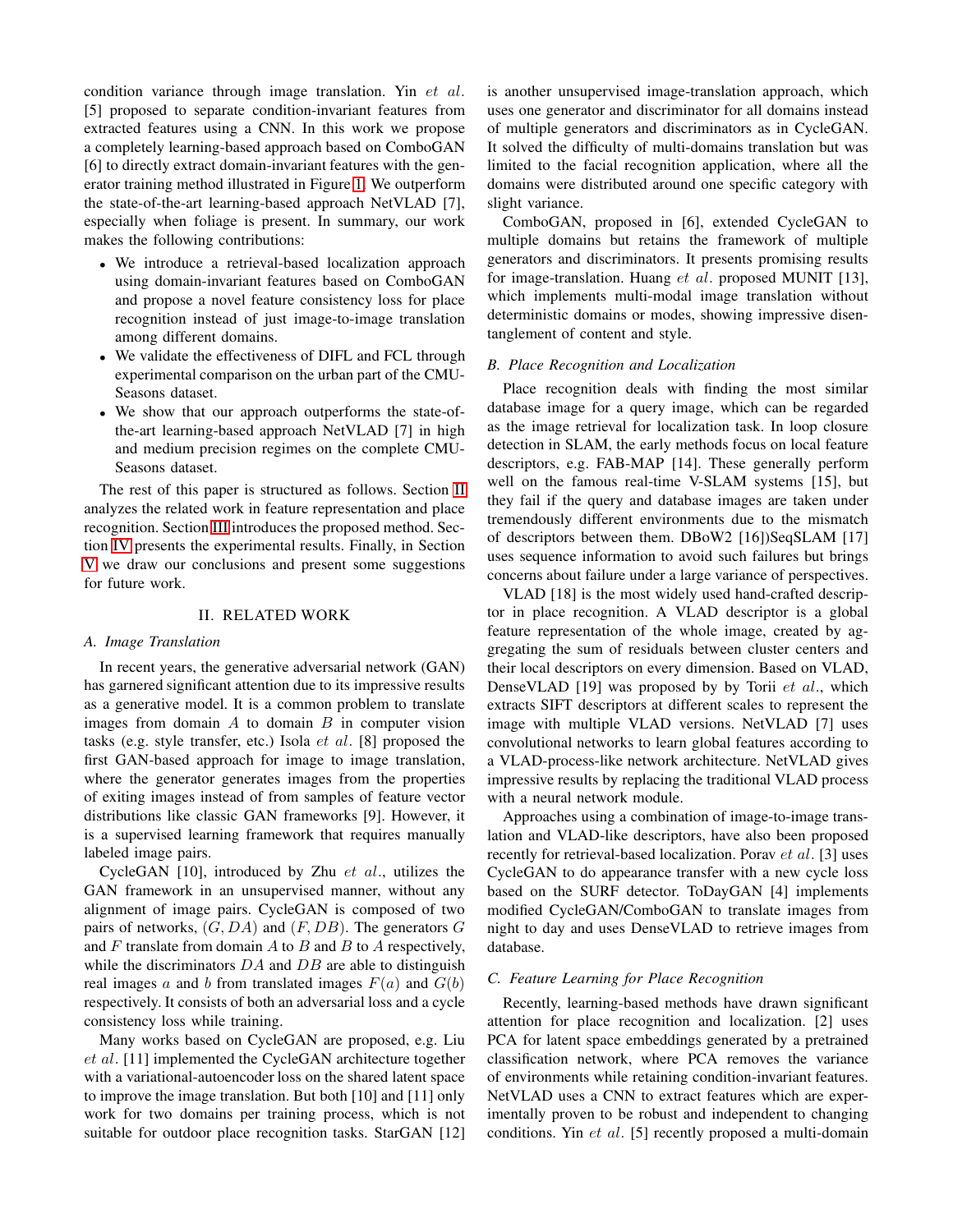

<span id="page-2-4"></span>Fig. 2. Architecture of translation from domains  $A$  to  $B$  where  $A$  and  $B$  are randomly selected. The pass from domains  $B$  to  $A$  is done in the same fashion. Overall, the generator training pass consists of three losses, represented as purple circles. Connections to the loss are marked as red dotted lines, while other connections in the pipeline are marked as black solid lines.

feature learning method, which first extracts VLAD features and then separate condition-invariant features from them using a GAN architecture.

The multi-domain feature learning method [5] proposed by Yin et al. is the most similar method to ours. But compared our method of directly learning the features using a neural network, it uses a more complicated technique of first extracting VLAD descriptors and then separating them through neural networks. Intuitively, ComboGAN's flexible combination of encoder-decoder pairs can effectively learn and extract domain-invariant features across multiple image domains. With this train of thought, we propose a novel, completely learning-based approach based on ComboGAN that shows great effectiveness in extracting domain-invariant features even under multiple environmental changes and is able to accomplish the retrieval-based localization task.

# III. PROPOSED METHOD

<span id="page-2-1"></span>In this section, we introduce domain-invariant feature learning (DIFL) based on the ComboGAN architecture and propose feature consistency loss (FCL) to keep the content of image embeddings identical across different domains, i.e. different styles of images. The procedure of image retrieval for localization is illustrated subsequently.

## <span id="page-2-8"></span>*A. Domain-invariant Feature Learning*

ComboGAN [6] successfully expanded the scale of CycleGAN [10] from two to multiple domains through a decoupling of the generator networks into domain-specific sets of encoders and decoders. The first half of the generator is regarded as an encoder and the latter half is regarded as a decoder. These encoders and decoders can be manipulated as blocks due to the relationship of the corresponding domains. Then for a image taken at a specific place and pose, the extracted feature vector would be able to represent the

specific place and pose, regardless of the environment that the image was taken under.

During each training iteration, two domains  $A, B \in$  $\{1 \cdots N\}$  are selected randomly from the set of all domains, and two images  $a \sim p_A(a), b \sim p_B(b)$  are sampled from each domain respectively. For generators and discriminators trained in turn across domains, denote the encoder, decoder and discriminator for domain A as  $Ec_A$ ,  $Dc_A$  and  $D_A$ respectively. And let  $G_A(a)$  be short for  $Dc_A(Ec_A(a))$  and  $G_{AB}(a)$  be short for  $Dc_B(Ec_A(a))$ . The basic ComboGAN architecture of [6] contains adversarial loss [9] and cycle consistency loss [10], which can be formulated as Equation [\(1\)](#page-2-2) and Equation [\(2\)](#page-2-3) for translation from domain A to B. This is illustrated as Figure [2.](#page-2-4)

<span id="page-2-3"></span><span id="page-2-2"></span>
$$
\mathcal{L}_{GAN}(G_{AB}, G_{B}, A, B) = \mathbb{E}_{b \sim p_B(b)}[(D_B(b) - 1)^2]
$$
  
+  $\mathbb{E}_{a \sim p_A(a)}[D_B(G_{AB}(a))^2]$  (1)  
 $\mathcal{L}_{Cycle}(G_{AB}, G_{BA}) = \mathbb{E}_{a \sim p_A(a)}[||G_{BA}(G_{AB}(a)) - a||_1]$   
+  $\mathbb{E}_{b \sim p_B(b)}[||G_{AB}(G_{BA}(b)) - b||_1]$  (2)

In order to explain the domain-invariance of features in the latent space, we suppose that the ComboGAN networks are well trained with regards to minimizing the GAN loss and cycle consistency loss (i.e. for any domain and any image sample, image-to-image translation works without any concern). Now consider the case of translating image a from domain  $A$  into two different domains: from domain  $A$  to  $B$ , and from domain  $A$  to domain  $C$ , due to cycle consistency loss [\(2\)](#page-2-3), we have

<span id="page-2-5"></span>
$$
G_{BA}(G_{AB}(a)) = G_{CA}(G_{AC}(a)) = a \tag{3}
$$

Simpifying Equation [\(3\)](#page-2-5) by eliminating the deterministic probability distribution of  $Dc<sub>A</sub>$ , we have

<span id="page-2-6"></span>
$$
\forall A, B, C \in \{1 \cdots N\}, a \sim p_A(a),
$$
  

$$
Ec_B(Dc_B(Ec_A(a))) = Ec_C(Dc_C(Ec_A(a)))
$$
 (4)

Equation [\(4\)](#page-2-6) shows that for any image in any domain, the features encoded by the domain's corresponding encoder is independent of the domain itself, revealing the domaininvariance nature of the encoded feature vector.

#### <span id="page-2-0"></span>*B. Feature Consistency Loss*

Though the features generated from the original Combo-GAN networks are domain-invariant and only depend on the place or content of the image, there is no explicit constraint on the content of translated fake image and original real image. Consequently, training the model to an ideal level with limited computational resources and time is somewhat challenging. To improve the training efficiency and to make the model more practical for the place recognition and localization task, we propose adding a feature consistency loss [\(5\)](#page-2-7), built on the encoded features of different domains and shown in Figure [2.](#page-2-4)

<span id="page-2-7"></span>
$$
\mathcal{L}_{Feature}(Ec_A, Ec_B, G_{AB}, G_{BA}) =
$$
  
\n
$$
\mathbb{E}_{a \sim p_A(a)}[\|Ec_B(G_{AB}(a)) - Ec_A(a)\|_2]
$$
  
\n
$$
+\mathbb{E}_{b \sim p_B(b)}[\|Ec_A(G_{BA}(b)) - Ec_B(b)\|_2]
$$
\n(5)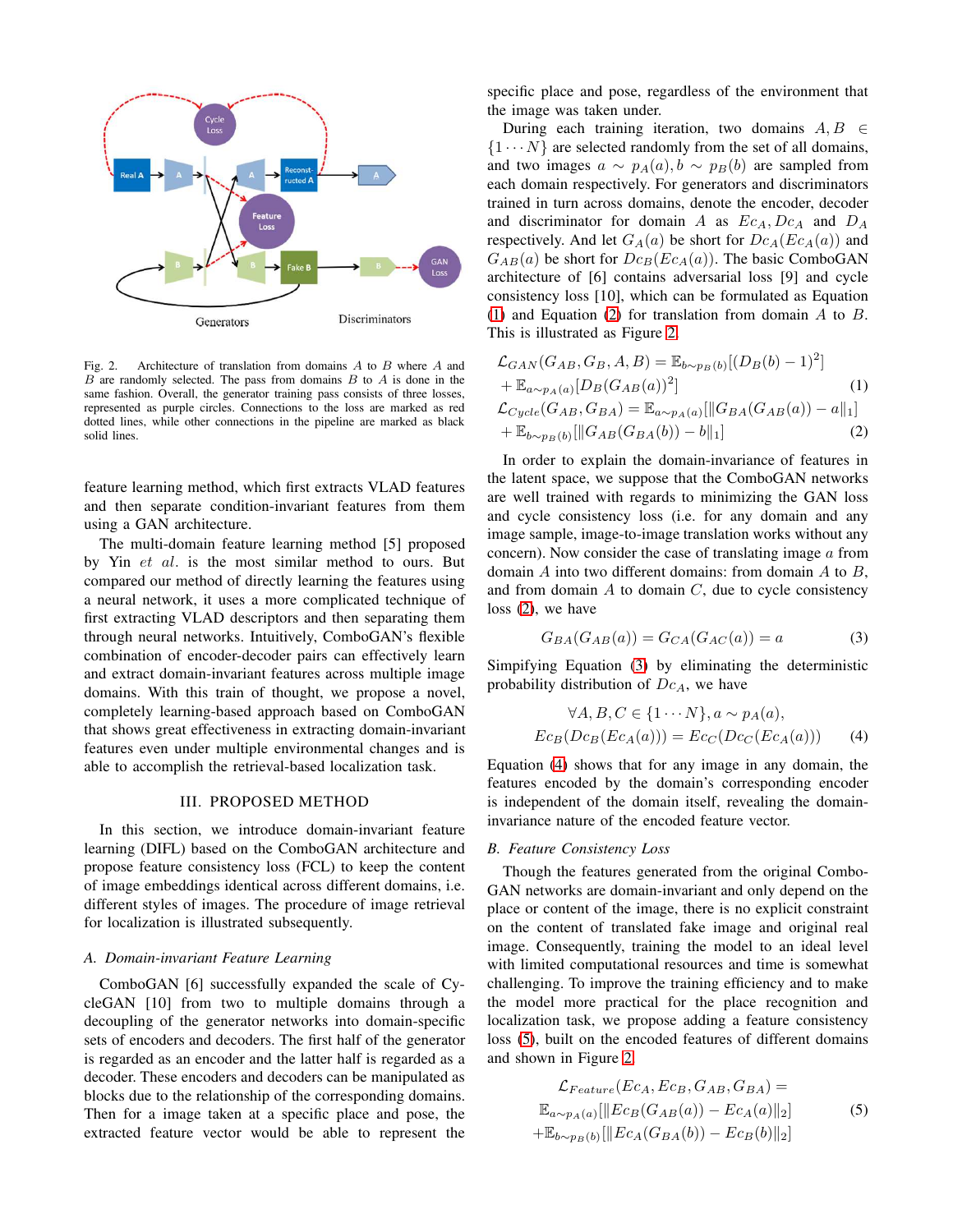

<span id="page-3-3"></span>Fig. 3. The place recognition process for retrieval-based localization. The query image is encoded and used to retrieve the most similar feature vector in the pre-encoded feature database, obtaining the corresponding reference image as a result. The database images are pre-encoded (represented by the red dotted line) into domain-invariant features in the middle, with every domain-invariant feature corresponding to a specific place, as denoted by the different colors. The place recognition proceduce follows the black solid lines.

The feature consistency loss can be regarded as a kind of regularization term to make the model more robust and easier to train. Together with GAN loss and cycle consistency loss, the total loss is the sum of Equations  $(1)$ ,  $(2)$ ,  $(5)$  weighted with hyperparameters  $\lambda_1, \lambda_2$ , as shown in Equation [\(6\)](#page-3-1).

$$
\mathcal{L}_{Total}(Ec_A, Ec_B, G_{AB}, G_{BA}, D_A, D_B) =
$$
\n
$$
\mathcal{L}_{GAN}(G_{AB}, G_B, A, B) + \mathcal{L}_{GAN}(G_{BA}, G_A, B, A) + (6)
$$
\n
$$
\lambda_1 \mathcal{L}_{Cycle}(G_{AB}, G_{BA}) + \lambda_2 \mathcal{L}_{Feature}(Ec_A, Ec_B, G_{AB}, G_{BA})
$$

Suppose ComboGAN with FCL [\(5\)](#page-2-7) is well trained and the total loss [\(6\)](#page-3-1) is satisfied for any domain and image sample. Then, according to Equation [\(4\)](#page-2-6) we have

<span id="page-3-2"></span>
$$
\forall A, I \in \{1 \cdots N\}, a \sim p_A(a),
$$
  
\n
$$
Ec_I(Dc_I(Ec_A(a))) = Ec_A(a)
$$
 (7)

Equation [\(7\)](#page-3-2) is further strengthened compared to Equation  $(4)$ , with the specification that given domain I and sample image a taken in domain A, the result of  $Ec_I (Dc_I (Ec_A(a)))$ is not only independent of  $I$ , but also only varies as a function of  $Ec_A(a)$ . With some simplification, we see that the result is equal to  $Ec_A(a)$  itself, which is equivalent to the auto-encoder loss for the generator of each domain.

Figure [2](#page-2-4) shows that after randomly choosing two domains  $A, B$ , the forward translation pass from  $A$  to  $B$ , is essentially the same as as the pass from  $B$  to  $A$ , but with the order of  $A$  and  $B$  exchanged. Note that total loss  $(6)$  consists of both translations from  $A$  to  $B$  and from  $B$  to  $A$ .

# <span id="page-3-4"></span>*C. Image Retrieval Process*

Our retrieval-based localization is based on domaininvariant feature learning. First, we train the networks described in Section [III-A](#page-2-8) and Section [III-B](#page-2-0) with images under changing environments. Then we use the trained model to pre-encode each database image into a one-dimentional vector to avoid redundant calculations when retrieving database images that correspond to the query image.

For every query image, we first use the corresponding trained encoder networks to extract features for the query image, then compare the feature with every feature vector in the database using a cosine distance metric (note that the metric used in Equation  $(5)$  for training is  $L2$ , which will be discussed in Section [IV-B\)](#page-4-0). We choose the image with the most similar feature to be the retrieval result. Figure [3](#page-3-3) presents the place recognition process, where the query image is first encoded to be domain-invariant and then used to retrieve the feature and image with the largest similarity in the database.

# IV. EXPERIMENTAL RESULTS

<span id="page-3-0"></span>We design a series of experiments to validate our domaininvariant feature learning retrieval approach and the effectiveness of feature consistency loss. And we compare our results with several localization baselines on CMU-Seasons dataset. We conduct experiments on two NVIDIA 1080Ti cards with 64G RAM on Ubuntu 16.04 system. Our source code and pre-trained models are available on <https://github.com/HanjiangHu/DIFL-FCL/>.

#### *A. Experimental Setup*

<span id="page-3-1"></span>The experiments are conducted on the CMU-Seasons dataset, which is presented in [20] and is based on the CMU Visual Localization [21] dataset. It was recorded over the course of a year by having a vehicle with a leftside and a right-side camera drive on a 9 kilometers long route. The dataset is challenging due to the variance of environmental conditions as a result of changing seasons, illumination, weather, and especially foliage. The derived visual localization CMU-Seasons dataset is benchmarked in [20], which gives a clear category and division of the original dataset, together with the groudtruth data for camera pose per reference database image. There are three areas and seventeen slices in the CMU-Seasons dataset: 31250 images in seven slices for the urban,13736 images in three slices for the suburban and 30349 images in seven slices for the park area. Additionally, there is one reference and eleven query conditions for each area. The database is under the condition of sunny with no foliage, while the query image can be chosen from sunny, cloudy, overcast, snow, etc. intersected with dense, mixed or no foliage.

Since our approach is unsupervised and the dataset lacks extra images for every condition, we use all the images as our training dataset and train the model separately for each area part. While testing, we follow the image retrieval process described in Section [III-C](#page-3-4) slice by slice to improve efficiency. The images are scaled to  $286 \times 286$  and cropped to  $256\times256$  size randomly while training. And the dimension of encoded feature vector is flatted after the output of the fourth ResNetBlock with a shape of  $256 \times 72 \times 96$ . Experiment with dimensionality reduction of features through PCA is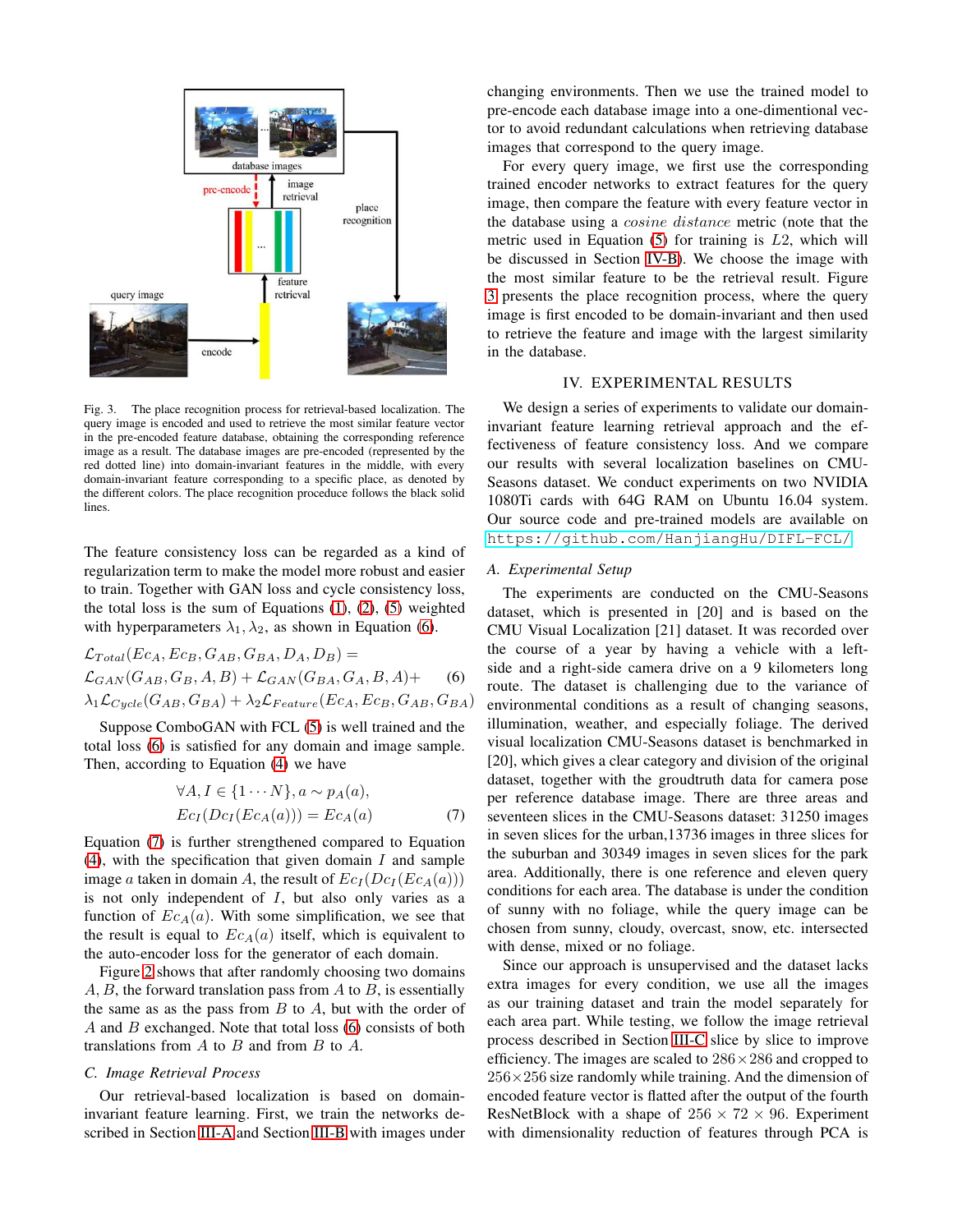

<span id="page-4-1"></span>Fig. 4. The localization results of three trials described in [IV-B](#page-4-0) are illustrated during the whole training process. Blue lines are results 600- 600 training without FCL while green lines are 300-300. Red lines shows results with FCL and mixed black lines are from the shared pre-trained model. Lines with circles, squares and diamonds represent results in regimes of high precision (HP), medium precision (MP) and coarse precision (CP) respectively.

discussed in Section [IV-B.](#page-4-0)We evaluate the retrieval-based localization following the protocol introduced in [20], which is the percentage of query images correctly localized within three different 6-DOF pose error thresholds:  $(0.25m, 2^{\circ})$ ,  $(0.5m, 5^{\circ})$  and  $(5m, 10^{\circ})$  for high, medium and coarse precision respectively. We chose a structure-based localization method CSL [22] as well as two image-based localization methods FAB-MAP [14] and NetVLAD [7] as baselines. NetVLAD is the best learning-based method for image retrieval and only second to DenseVLAD [19] which is currently the best image-based localization technique, but uses hand-crafted features. CSL attains higher localization accuracy than NetVLAD for the high- and medium-precision regimes, especially in the urban parts of the dataset.

# <span id="page-4-0"></span>*B. Validation of DIFL and FCL*

In order to validate domain-invariant feature learning, we train the original multi-domain image translation model without feature consistency loss on the urban part of dataset with 12 domains and hyperparameter  $\lambda_1 = 10$ . We observe that the feature distance [\(5\)](#page-2-7) stabilizes at epoch 300 when using a learning rate of  $\alpha = 0.0002$ , and so we linearly decrease the learning rate to zero during the next 300 epochs.

To train the model with feature consistency loss, we use transfer learning to fine tune the original model at epoch 300 after adding in the FCL. This is due to our experimental observations that it is difficult to successfully train the image translation model if we add in FCL starting from the first epoch. We also increase the hyperparameter  $\lambda_2$  from 0.05 to 0.1 linearly during the next 300 epochs of training. The configuration is the default we use for DIFL with FCL unless stated otherwise.

Additionally, considering DIFL without FCL is not efficient and may not fully converge at 600 epochs, we train

TABLE I ABLATION STUDY FOR DIFL WITH FCL

<span id="page-4-2"></span>

|        | $\lambda_2$ | Test           | <b>PCA</b> | Localization Accuracy $(\%)$ |                  |                 |
|--------|-------------|----------------|------------|------------------------------|------------------|-----------------|
| Train  |             |                |            | $0.25m 2^{\circ}$            | $0.5m 5^{\circ}$ | $5m 10^{\circ}$ |
|        | 0.0         | cosine         |            | 20.3                         | 44.6             | 85.8            |
|        | 0.0         | L <sub>2</sub> |            | 19.5                         | 43.4             | 83.7            |
| cosine | 1.0         | L2             |            | 19.4                         | 42.8             | 82.7            |
| cosine | 1.0         | cosine         |            | 20.0                         | 44.4             | 86.4            |
| L2     | 0.1         | L2             |            | 19.3                         | 42.8             | 82.5            |
| L2     | 0.1         | cosine         |            | 20.2                         | 45.0             | 87.2            |
| L2     | 1.0         | L <sub>2</sub> |            | 13.5                         | 29.4             | 65.1            |
| L2     | 1.0         | cosine         |            | 15.5                         | 34.8             | 77.6            |
| L2     | 0.1         | L <sub>2</sub> | slice      | 19.3                         | 42.8             | 82.5            |
| L2     | 0.1         | cosine         | slice      | 20.2                         | 45.0             | 86.6            |
| L2     | 0.1         | L2.            | 100        | 14.0                         | 31.3             | 78.5            |
| L2     | 0.1         | cosine         | 100        | 17.2                         | 38.              | 83.7            |

TABLE II RESULTS IN COMPARISON TO BASELINES

<span id="page-4-3"></span>

|                        | Urban $(\% )$  | Suburban $(\%)$ | $Park(\% )$      |
|------------------------|----------------|-----------------|------------------|
| Method                 | .25/0.50/5.0   | .25/0.50/5.0    | .25/0.50/5.0     |
|                        | 2/5/10         | 2/5/10          | 2/5/10           |
| <b>CSL</b> [22]        | 36.7/42.0/53.1 | 8.6/11.7/21.1   | 7.0 /9.6 /17.0   |
| <b>FAB-MAP [14]</b>    | 2.7/6.4/27.3   | 0.5/1.5/13.6    | 0.8 / 1.7 / 11.5 |
| NetVLAD <sup>[7]</sup> | 17.4/40.3/93.2 | 7.7/21.0/80.5   | 5.6 /15.7/65.8   |
| DIFL(ours)             | 20.3/44.6/85.8 | 9.2/23.2/66.9   | 10.3/26.3/69.6   |
| DIFL+FCL(ours)         | 20.2/45.0/87.2 | 9.1/23.3/69.4   | 10.1/26.4/74.0   |
|                        |                |                 |                  |

it again with a constant learning rate during the first 600 epochs and then linearly decrease it from 0.0002 to 0 in the next 600 epochs. The results of localization using the three configurations above are shown in Figure [4.](#page-4-1) Note that they share the same training process in the first 300 epochs. The configuration is the default we use for DIFL without FCL unless stated otherwise.

We use *cosine distance* as the metric for testing and L2 distance as FCL for training in the above experiments. Figure [4](#page-4-1) shows the efficiency and effectiveness of FCL for DIFL, where it is able to achieve higher accuracy with less training epochs, which is consistent with the claim put forth in Section [III-B.](#page-2-0)

For the ablation study, Table [I](#page-4-2) shows how the results are influenced by using different distance metrics for training and testing, values of hyperparameters for FCL and dimensionality of PCA applied to domain-invariant feature before retrieval. The "Train" column shows the distance metric for FCL training, and is null if it is trained without FCL for the first two rows. The "Test" column shows the distance metric for testing during the image retrieval process. The "PCA" column shows the dimension the of feature vector after PCA. A value of "slice" in the "PCA" column indicates that the dimension is the number of images per slice.

From Table [I,](#page-4-2) we can see that testing with *cosine distance* is more effective for image retrieval regardless of the training process, and training without FCL benefits the high-precision localization but sacrifices accuracy on medium- and coarseprecision regimes. Applying PCA does not improve the result and achieves lower accuracy on the course-precision regime